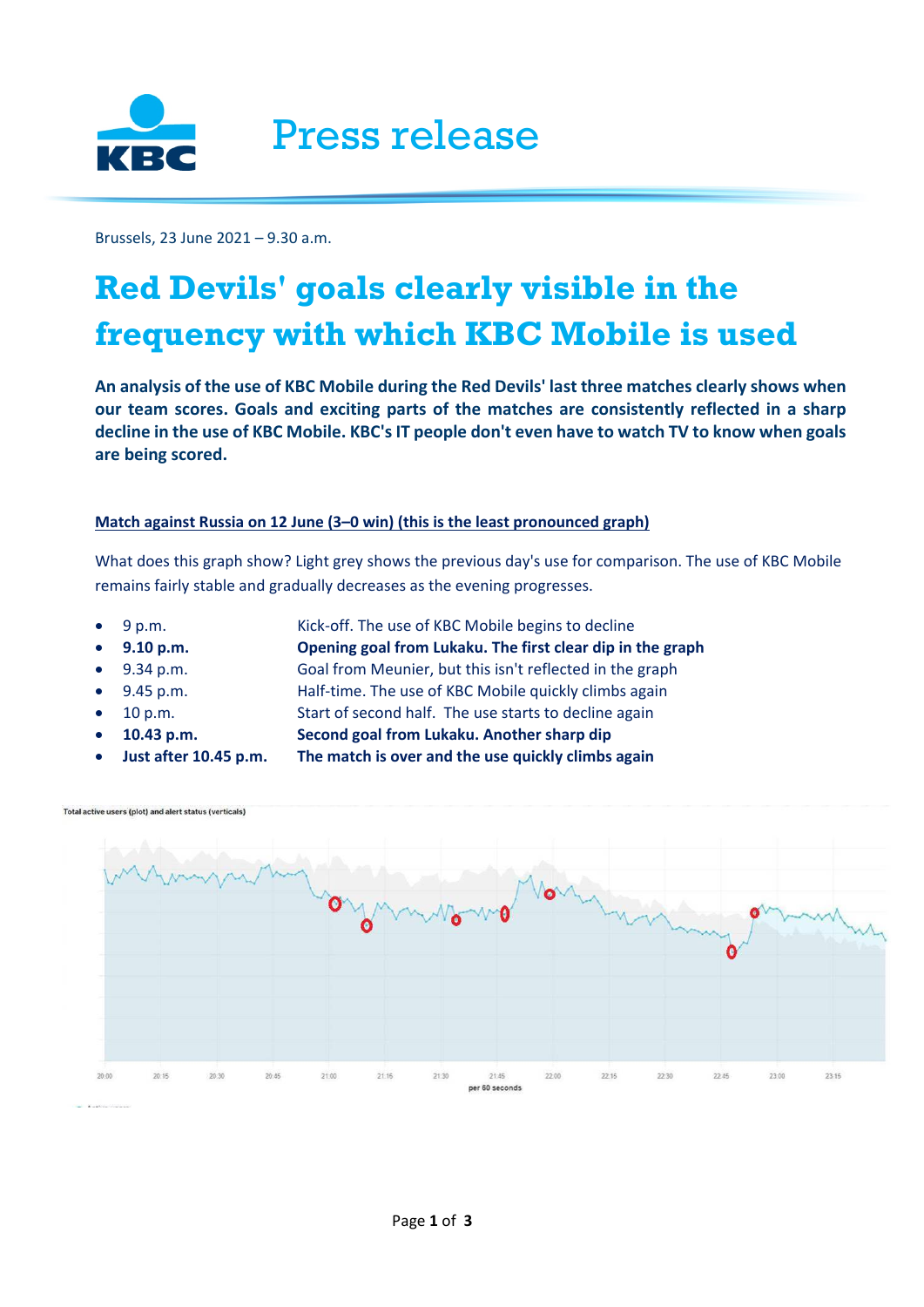## **Match against Denmark on 17 June (2–1 win)**

What does this graph show? Light grey shows the previous day's use for comparison. The use of KBC Mobile remains relatively stable.

- 6 p.m. Kick-off. The use of KBC Mobile begins to decline
- 6.02 p.m. Denmark scores. Slight dip in use.
- 6.45 p.m. Half-time. The use of KBC Mobile quickly climbs again
- 7 p.m. Start of second half. The use starts to decline again
- **Around 7.09 p.m. Sharp dip at goal from T. Hazard**
- 
- **Around 7.25 p.m. Sharp dip at goal from De Bruyne** (so sharp that the KBC Helpdesk gets a technical alert...)
- **Around 7.45 p.m. Longer dip at the end of the match** (party time?)

Afterwards, the use rises again to normal levels.



Total active users (plot) and alert status (verticals)

## **Match against Finland on 21 June (2–0 win)**

What does this graph show? Light grey shows the previous day's use for comparison. The use of KBC Mobile remains fairly stable and gradually decreases as the evening progresses.

- **9 p.m. Kick-off. The use of KBC Mobile begins to decline**
- 9.45 p.m. Half-time. The use of KBC Mobile quickly climbs again
- 10 p.m. Start of second half. The use starts to decline again
- **10.21 p.m. Disallowed goal from Lukaku. Sharp and long dip in use (long wait for VAR decision)**
- Around 10.29 p.m. Own-goal from Hrádecký. Another sharp dip and our helpdesk receives another alert
- **Around 10.32 p.m. Goal from Lukaku and another sharp dip**
- **Just after 10.45 p.m. The match is over and the use quickly climbs to a normal level again.**